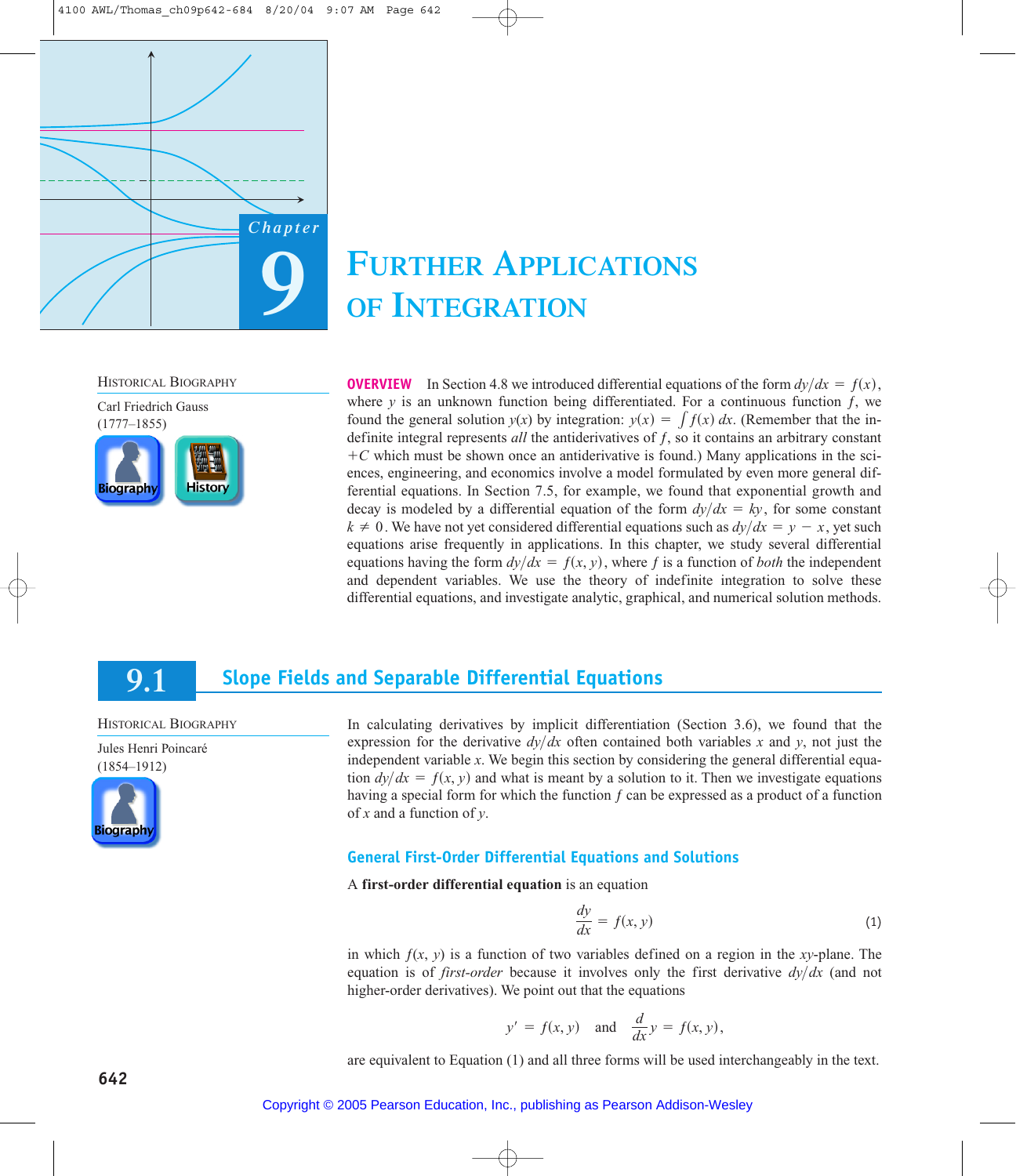A **solution** of Equation (1) is a differentiable function  $y = y(x)$  defined on an interval *I* of *x*-values (perhaps infinite) such that

$$
\frac{d}{dx}y(x) = f(x, y(x))
$$

on that interval. That is, when  $y(x)$  and its derivative  $y'(x)$  are substituted into Equation (1), the resulting equation is true for all  $x$  over the interval  $I$ . The **general solution** to a firstorder differential equation is a solution that contains all possible solutions. The general solution always contains an arbitrary constant, but having this property doesn't mean a solution is the general solution. That is, a solution may contain an arbitrary constant without being the general solution. Establishing that a solution *is* the general solution may require deeper results from the theory of differential equations and is best studied in a more advanced course.

#### **EXAMPLE 1** Verifying Solution Functions

Show that every member of the family of functions

$$
y = \frac{C}{x} + 2
$$

is a solution of the first-order differential equation

$$
\frac{dy}{dx} = \frac{1}{x}(2 - y)
$$

on the interval  $(0, \infty)$ , where *C* is any constant.

**Solution** Differentiating  $y = C/x + 2$  gives

$$
\frac{dy}{dx} = C \frac{d}{dx} \left( \frac{1}{x} \right) + 0 = -\frac{C}{x^2}.
$$

Thus we need only verify that for all  $x \in (0, \infty)$ ,

$$
-\frac{C}{x^2} = \frac{1}{x} \left[ 2 - \left( \frac{C}{x} + 2 \right) \right].
$$

This last equation follows immediately by expanding the expression on the right side:

$$
\frac{1}{x}\left[2-\left(\frac{C}{x}+2\right)\right]=\frac{1}{x}\left(-\frac{C}{x}\right)=-\frac{C}{x^2}.
$$

Therefore, for every value of *C*, the function  $y = C/x + 2$  is a solution of the differential equation.

As was the case in finding antiderivatives, we often need a *particular* rather than the general solution to a first-order differential equation  $y' = f(x, y)$ . The **particular solution** satisfying the initial condition  $y(x_0) = y_0$  is the solution  $y = y(x)$  whose value is  $y_0$ when  $x = x_0$ . Thus the graph of the particular solution passes through the point  $(x_0, y_0)$  in the *xy*-plane. A **first-order initial value problem** is a differential equation  $y' = f(x, y)$ whose solution must satisfy an initial condition  $y(x_0) = y_0$ .



**EXAMPLE 2** Verifying That a Function Is a Particular Solution

Show that the function

$$
y = (x + 1) - \frac{1}{3}e^x
$$

Copyright © 2005 Pearson Education, Inc., publishing as Pearson Addison-Wesley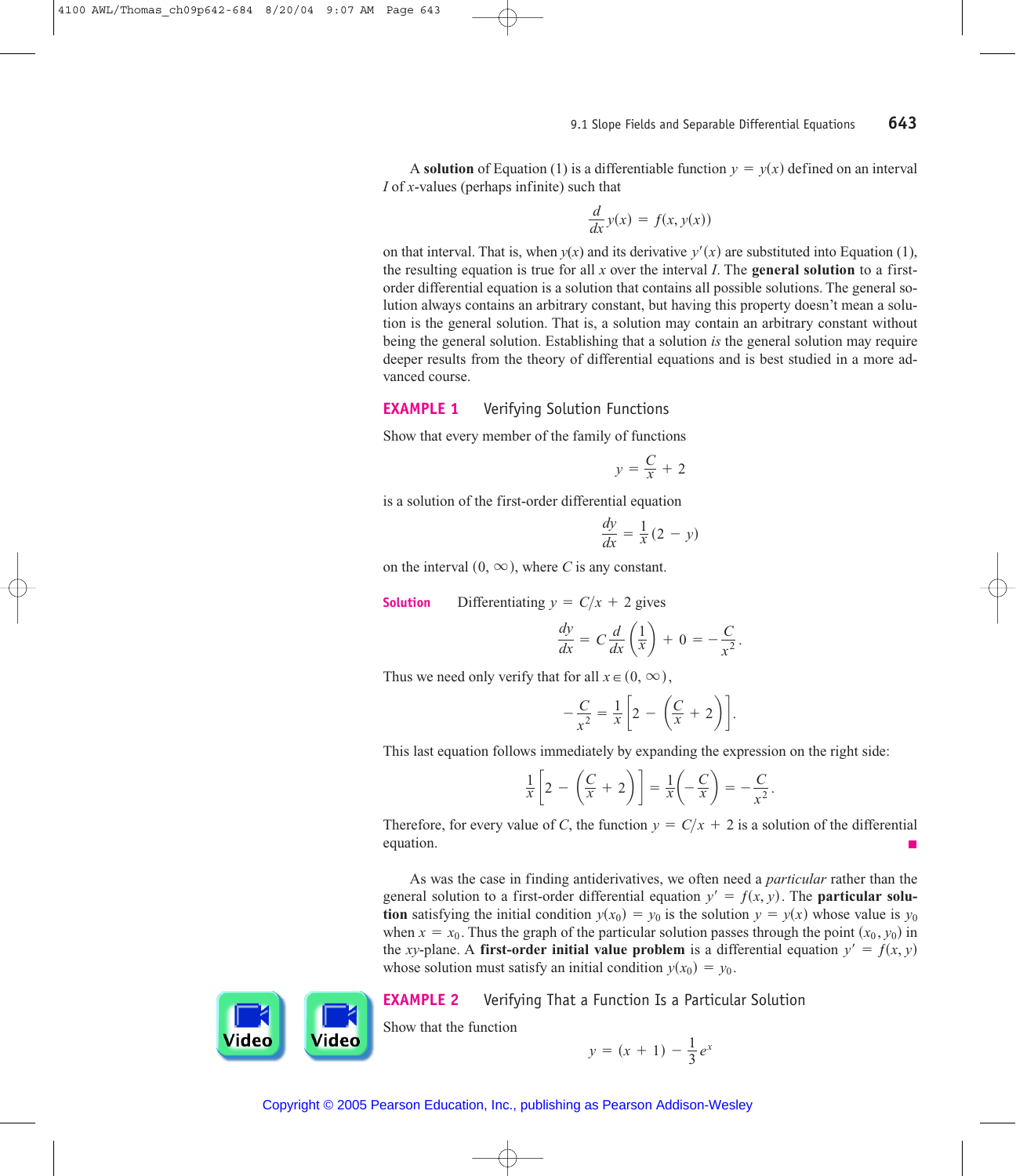is a solution to the first-order initial value problem

$$
\frac{dy}{dx} = y - x, \qquad y(0) = \frac{2}{3}.
$$

**Solution** The equation

$$
\frac{dy}{dx} = y - x
$$

is a first-order differential equation with  $f(x, y) = y - x$ . *On the left:*

$$
\frac{dy}{dx} = \frac{d}{dx}\left(x + 1 - \frac{1}{3}e^x\right) = 1 - \frac{1}{3}e^x.
$$

*On the right:*

$$
y - x = (x + 1) - \frac{1}{3}e^x - x = 1 - \frac{1}{3}e^x.
$$

The function satisfies the initial condition because

$$
y(0) = \left[ (x + 1) - \frac{1}{3} e^x \right]_{x=0} = 1 - \frac{1}{3} = \frac{2}{3}.
$$

The graph of the function is shown in Figure 9.1.

### **Slope Fields: Viewing Solution Curves**

Each time we specify an initial condition  $y(x_0) = y_0$  for the solution of a differential equation  $y' = f(x, y)$ , the **solution curve** (graph of the solution) is required to pass through the point  $(x_0, y_0)$  and to have slope  $f(x_0, y_0)$  there. We can picture these slopes graphically by drawing short line segments of slope  $f(x, y)$  at selected points  $(x, y)$  in the region of the *xy*-plane that constitutes the domain of *f*. Each segment has the same slope as the solution curve through  $(x, y)$ and so is tangent to the curve there. The resulting picture is called a **slope field** (or **direction field**) and gives a visualization of the general shape of the solution curves. Figure 9.2a shows a slope field, with a particular solution sketched into it in Figure 9.2b. We see how these line segments indicate the direction the solution curve takes at each point it passes through.



**FIGURE 9.2** (a) Slope field for  $\frac{dy}{dx} = y - x$ . (b) The particular solution curve through the point  $\left(0, \frac{2}{3}\right)$  (Example 2).  $\frac{dy}{dx} = y - x.$ 



**FIGURE 9.1** Graph of the solution  $y = (x + 1) - \frac{1}{3}e^x$  to the differential equation  $dy/dx = y - x$ , with initial condition  $y(0) = \frac{2}{3}$  (Example 2).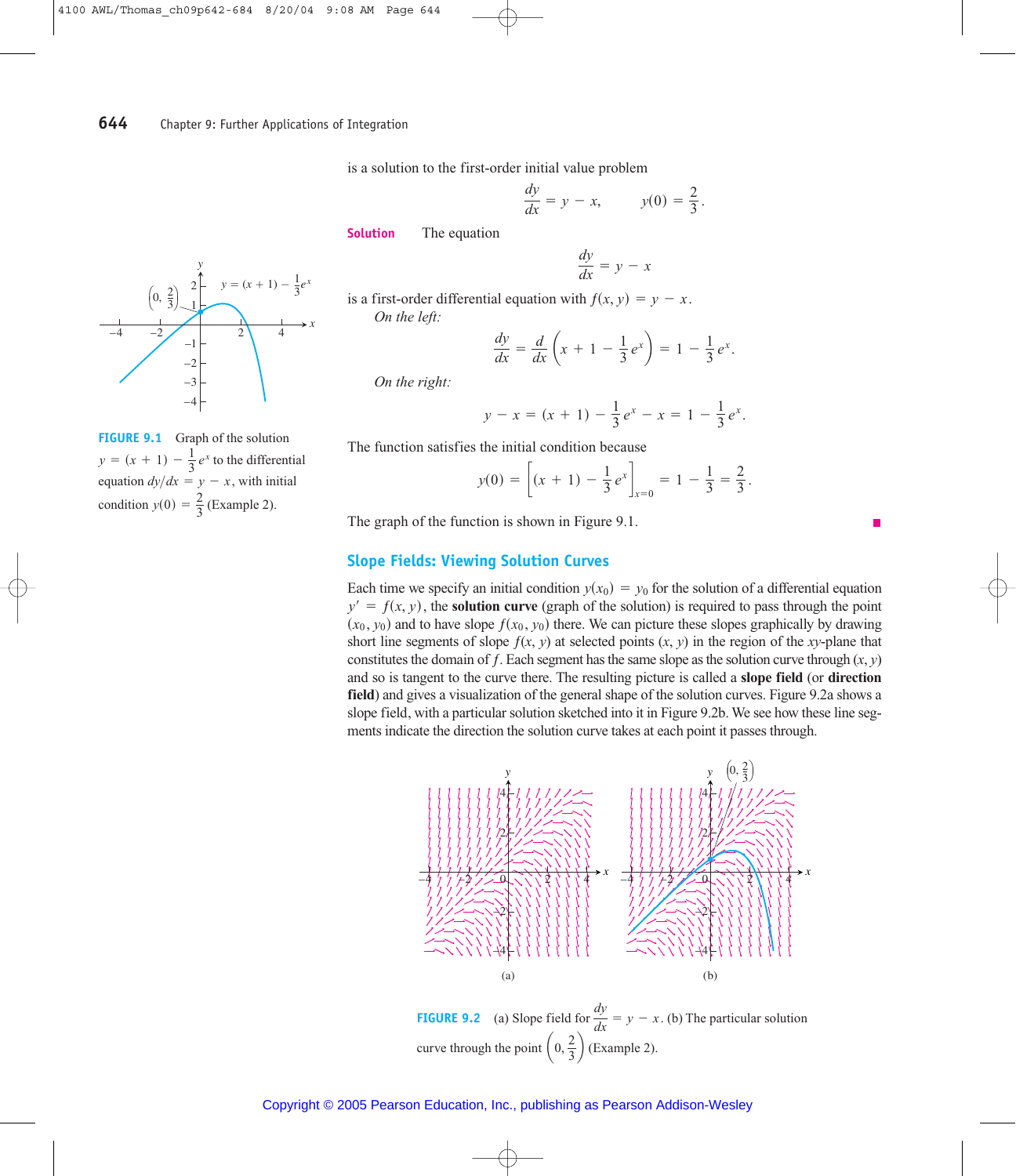Figure 9.3 shows three slope fields and we see how the solution curves behave by following the tangent line segments in these fields.



**FIGURE 9.3** Slope fields (top row) and selected solution curves (bottom row). In computer renditions, slope segments are sometimes portrayed with arrows, as they are here. This is not to be taken as an indication that slopes have directions, however, for they do not.

Constructing a slope field with pencil and paper can be quite tedious. All our examples were generated by a computer.

While general differential equations are difficult to solve, many important equations that arise in science and applications have special forms that make them solvable by special techniques. One such class is the separable equations.

#### **Separable Equations**

The equation  $y' = f(x, y)$  is **separable** if *f* can be expressed as a product of a function of *x* and a function of *y*. The differential equation then has the form

$$
\frac{dy}{dx} = g(x)H(y).
$$

When we rewrite this equation in the form

$$
\frac{dy}{dx} = \frac{g(x)}{h(y)}, \qquad H(y) = \frac{1}{h(y)}
$$

its differential form allows us to collect all *y* terms with *dy* and all *x* terms with *dx*:

$$
h(y) dy = g(x) dx.
$$

Now we simply integrate both sides of this equation:

$$
\int h(y) dy = \int g(x) dx.
$$
 (2)

After completing the integrations we obtain the solution *y* defined implicitly as a function of  $\mathfrak{X}$ .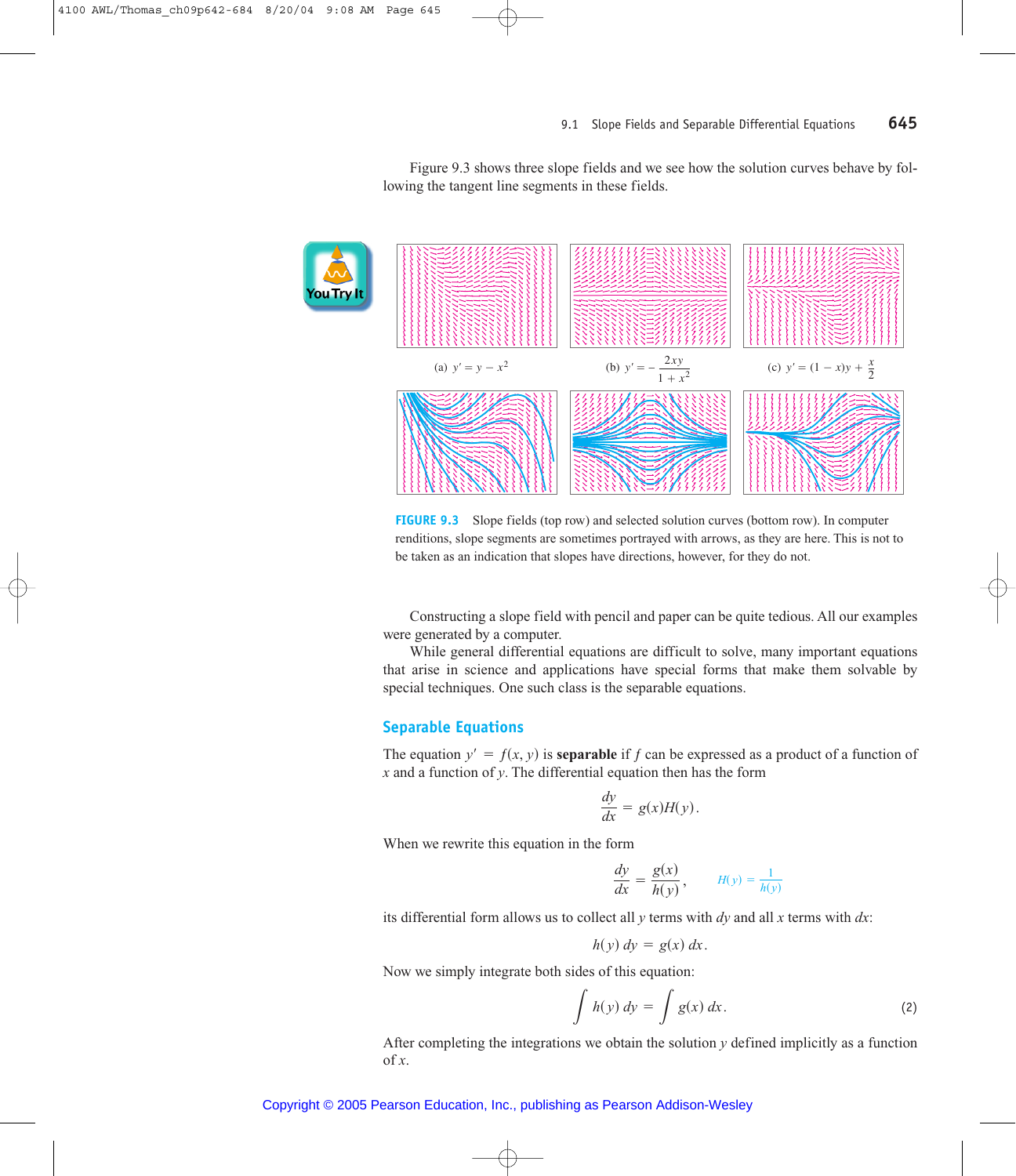The justification that we can simply integrate both sides in Equation (2) is based on the Substitution Rule (Section 5.5):

$$
\int h(y) dy = \int h(y(x)) \frac{dy}{dx} dx
$$
  
= 
$$
\int h(y(x)) \frac{g(x)}{h(y(x))} dx \qquad \frac{dy}{dx} = \frac{g(x)}{h(y)}
$$
  
= 
$$
\int g(x) dx.
$$



**EXAMPLE 3** Solving a Separable Equation

Solve the differential equation

$$
\frac{dy}{dx} = (1 + y^2)e^x.
$$

**Solution** Since  $1 + y^2$  is never zero, we can solve the equation by separating the variables.

$$
\frac{dy}{dx} = (1 + y^2)e^x
$$
\n
$$
\frac{dy}{dx} = (1 + y^2)e^x dx
$$
\n
$$
\frac{dy}{1 + y^2} = e^x dx
$$
\n
$$
\frac{dy}{1 + y^2} = e^x dx
$$
\n
$$
\frac{dy}{1 + y^2} = \int e^x dx
$$
\n
$$
\frac{dy}{1 + y^2} = \int e^x dx
$$
\n
$$
\frac{dy}{1 + y^2} = \int e^x dx
$$
\n
$$
\frac{dy}{1 + y^2} = \int e^x dx
$$
\n
$$
\frac{dy}{1 + y^2} = e^x + C
$$
\n
$$
\frac{d^2y}{1 + y^2} = e^x + C
$$
\n
$$
\frac{d^2y}{1 + y^2} = e^x + C
$$
\n
$$
\frac{d^2y}{1 + y^2} = \frac{dy}{1 + y^2} = e^x + C
$$
\n
$$
\frac{d^2y}{1 + y^2} = \frac{dy}{1 + y^2} = e^x + C
$$
\n
$$
\frac{d^2y}{1 + y^2} = \frac{dy}{1 + y^2} = e^x + C
$$
\n
$$
\frac{d^2y}{1 + y^2} = \frac{dy}{1 + y^2} = e^x + C
$$
\nIntegrate both sides.

The equation  $\tan^{-1} y = e^x + C$  gives *y* as an implicit function of *x*. When  $-\pi/2$  $\langle e^x + C \rangle \langle \pi/2 \rangle$ , we can solve for *y* as an explicit function of *x* by taking the tangent of both sides:

$$
\tan (\tan^{-1} y) = \tan (e^x + C)
$$
  

$$
y = \tan (e^x + C).
$$



**EXAMPLE 4** Solve the equation

$$
(x + 1)\frac{dy}{dx} = x(y^2 + 1).
$$

**Solution** We change to differential form, separate the variables, and integrate:

$$
(x + 1) dy = x(y^{2} + 1) dx
$$
  

$$
\frac{dy}{y^{2} + 1} = \frac{x dx}{x + 1}
$$
  

$$
\int \frac{dy}{1 + y^{2}} = \int \left(1 - \frac{1}{x + 1}\right) dx
$$
  

$$
\tan^{-1} y = x - \ln|x + 1| + C.
$$

П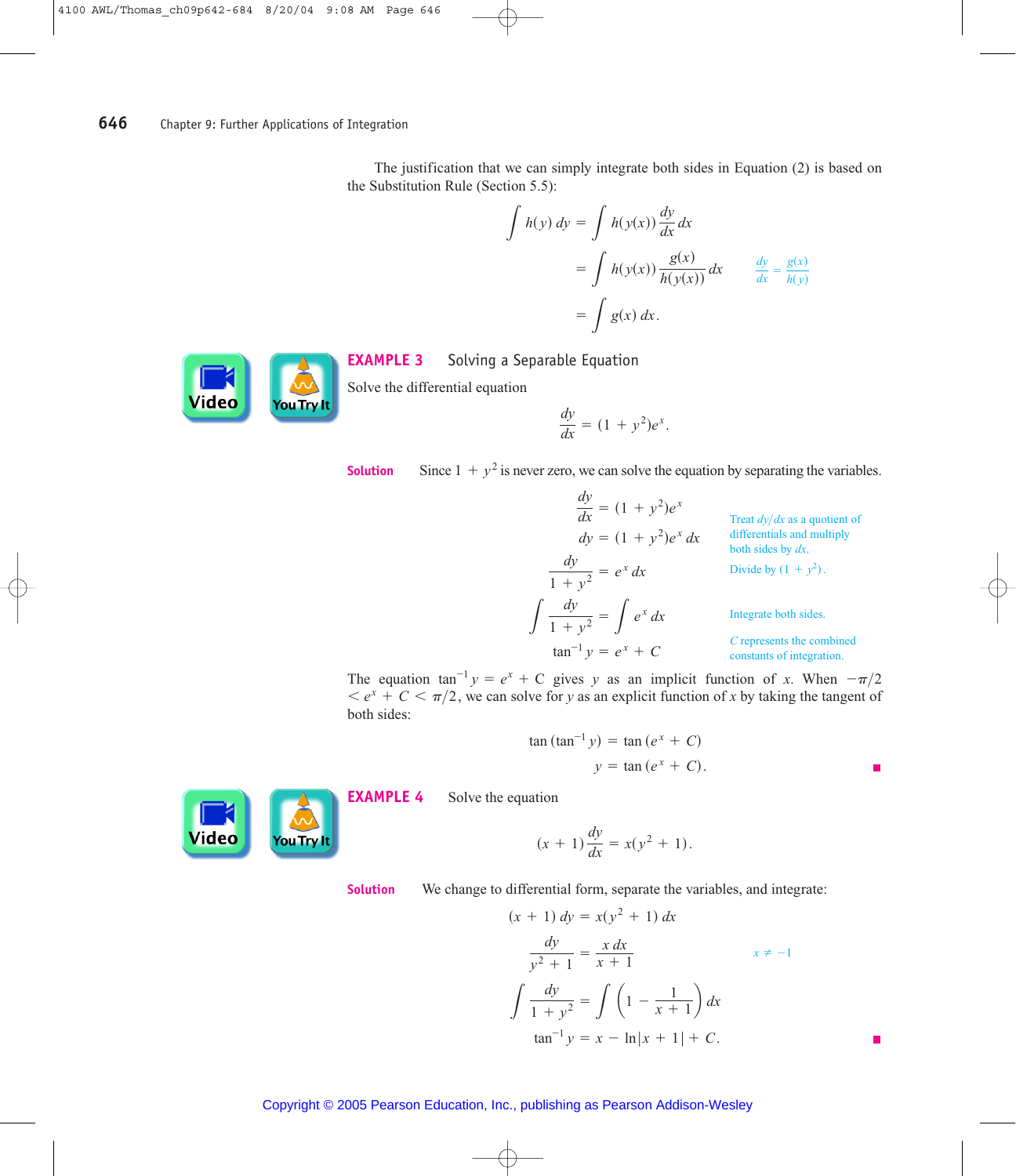

**FIGURE 9.4** The rate at which water runs out is  $k\sqrt{x}$ , where *k* is a positive constant. In Example 5,  $k = 1/2$  and *x* is measured in feet.

HISTORICAL BIOGRAPHY

Evangelista Torricelli (1608–1647)



The initial value problem

$$
\frac{dy}{dt} = ky, \qquad y(0) = y_0
$$

involves a separable differential equation, and the solution  $y = y_0 e^{kt}$  gives the Law of Exponential Change (Section 7.5). We found this initial value problem to be a model for such phenomena as population growth, radioactive decay, and heat transfer. We now present an application involving a different separable first-order equation.

#### **Torricelli's Law**

Torricelli's Law says that if you drain a tank like the one in Figure 9.4, the rate at which the water runs out is a constant times the square root of the water's depth *x*. The constant depends on the size of the drainage hole. In Example 5, we assume that the constant is  $1/2$ .

### **EXAMPLE 5** Draining a Tank

A right circular cylindrical tank with radius 5 ft and height 16 ft that was initially full of water is being drained at the rate of  $0.5\sqrt{x}$  ft<sup>3</sup>/min. Find a formula for the depth and the amount of water in the tank at any time *t*. How long will it take to empty the tank?

**Solution** The volume of a right circular cylinder with radius *r* and height *h* is  $V = \pi r^2 h$ , so the volume of water in the tank (Figure 9.4) is

$$
V = \pi r^2 h = \pi (5)^2 x = 25 \pi x.
$$

Diffentiation leads to

$$
\frac{dV}{dt} = 25\pi \frac{dx}{dt}
$$
\nNegative because *V* is decreasing  
\nand  $dx/dt < 0$   
\n–0.5 $\sqrt{x} = 25\pi \frac{dx}{dt}$  Torricelli's Law

Thus we have the initial value problem

$$
\frac{dx}{dt} = -\frac{\sqrt{x}}{50\pi},
$$

 $x(0) = 16$ 

The water is 16 ft deep when 
$$
t = 0
$$
.

We solve the differential equation by separating the variables.

$$
x^{-1/2} dx = -\frac{1}{50\pi} dt
$$

$$
\int x^{-1/2} dx = -\int \frac{1}{50\pi} dt
$$

$$
2x^{1/2} = -\frac{1}{50\pi} t + C
$$

Integrate both sides.

Constants combined

The initial condition  $x(0) = 16$  determines the value of *C*.

$$
2(16)^{1/2} = -\frac{1}{50\pi}(0) + C
$$

$$
C = 8
$$